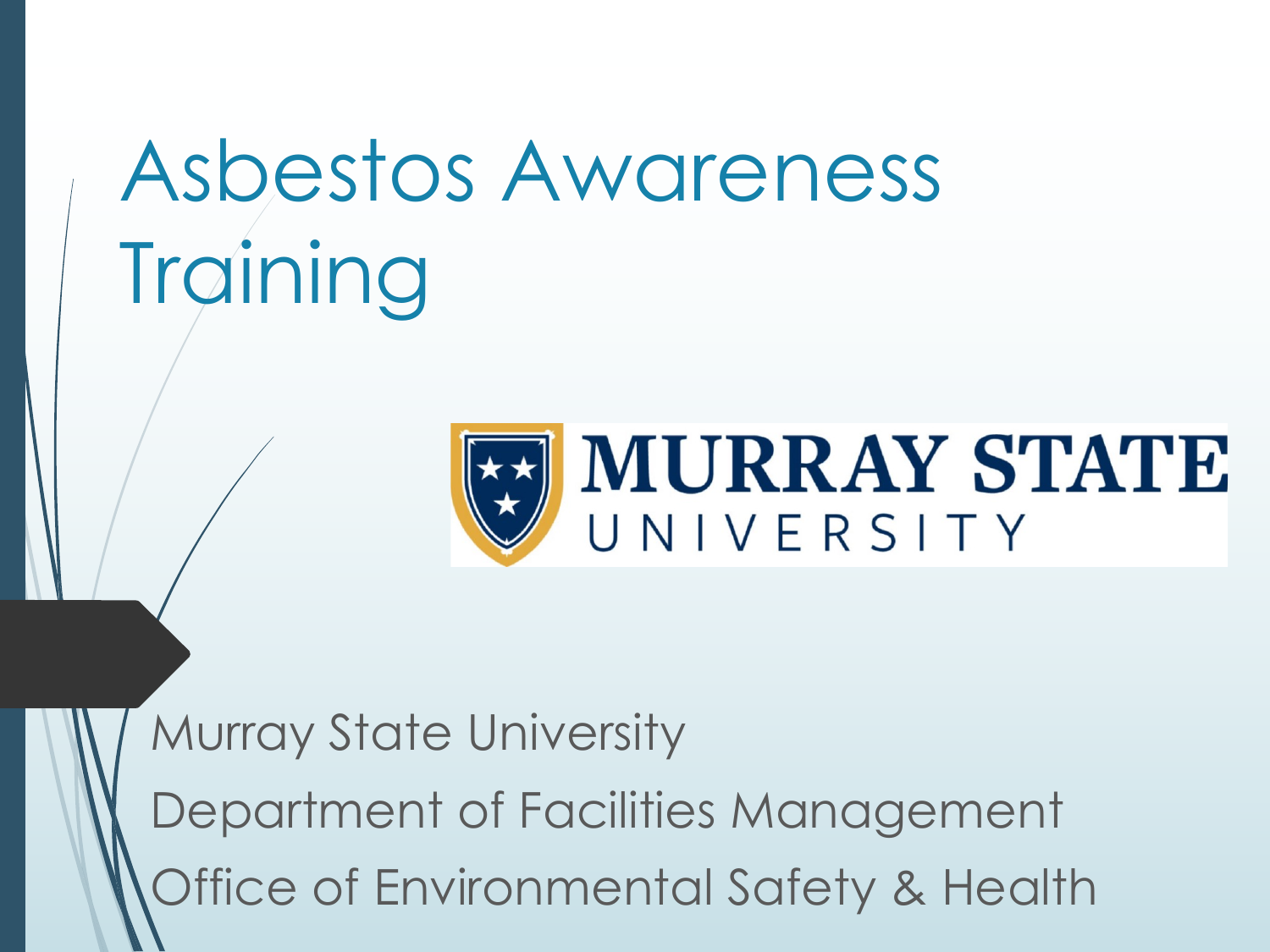# Training Topics

**Forms and Uses** • Health Effects • Potential Locations  $\blacktriangleright$  Who is at Risk **Protecting Yourself** • Controlling Exposure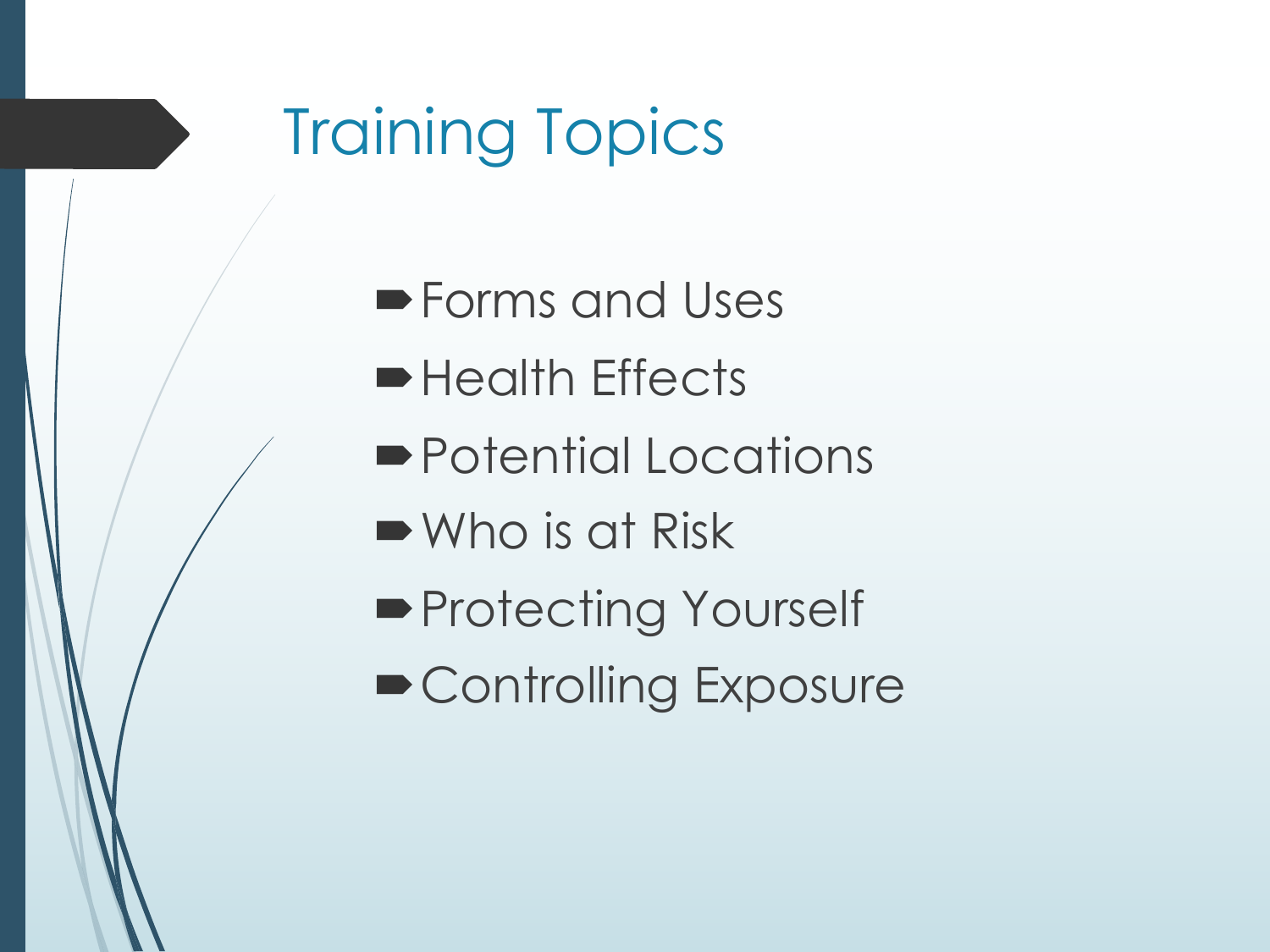## Basic Facts

- $\blacktriangleright$  Asbestos is a mineral that comes apart into fibers.
- $\blacktriangleright$  Asbestos is dangerous when it is in the air and you inhale it.
- It is very easy to get asbestos in the air.
- ´ Asbestos can kill you, but you can protect yourself.

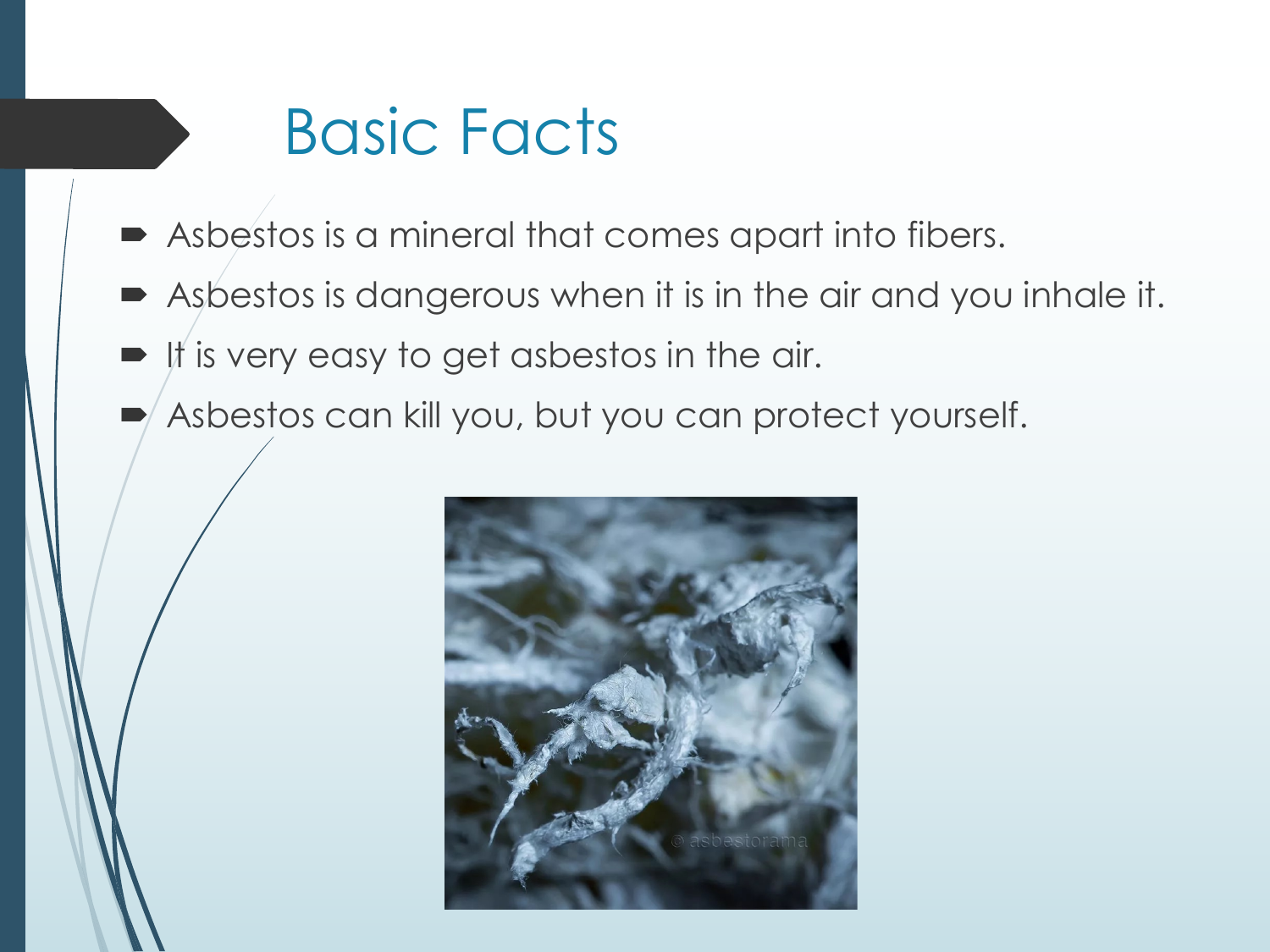#### Forms and Uses

- Chrysotile (white asbestos) used as insulation, fireproofing, and soundproofing
- Amosite (brown asbestos) used in high-friction applications such as brake shoes and clutches
- $\blacktriangleright$  Crocidolite (blue asbestos) not as common as the other two forms

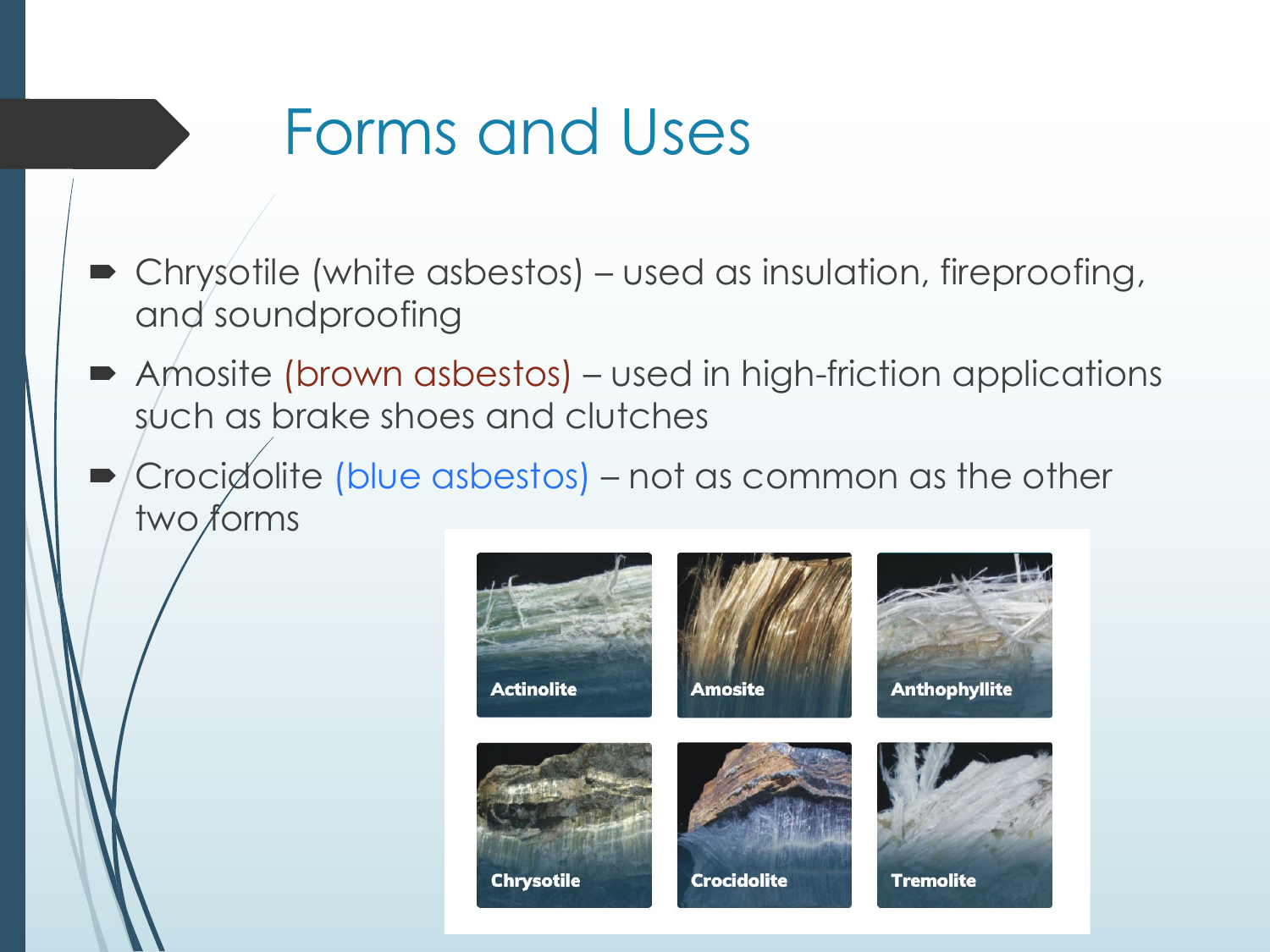## Recognizing Friable Asbestos

- **Friable asbestos** can be reduced to powder by hand pressure when it is dry. Sprayed-on asbestos insulation falls into this category.
- **Non-friable asbestos** is usually found bonded into other materials. Its fibers are harder to break down into powder but  $\zeta$  an still be released by cutting, grinding or sanding.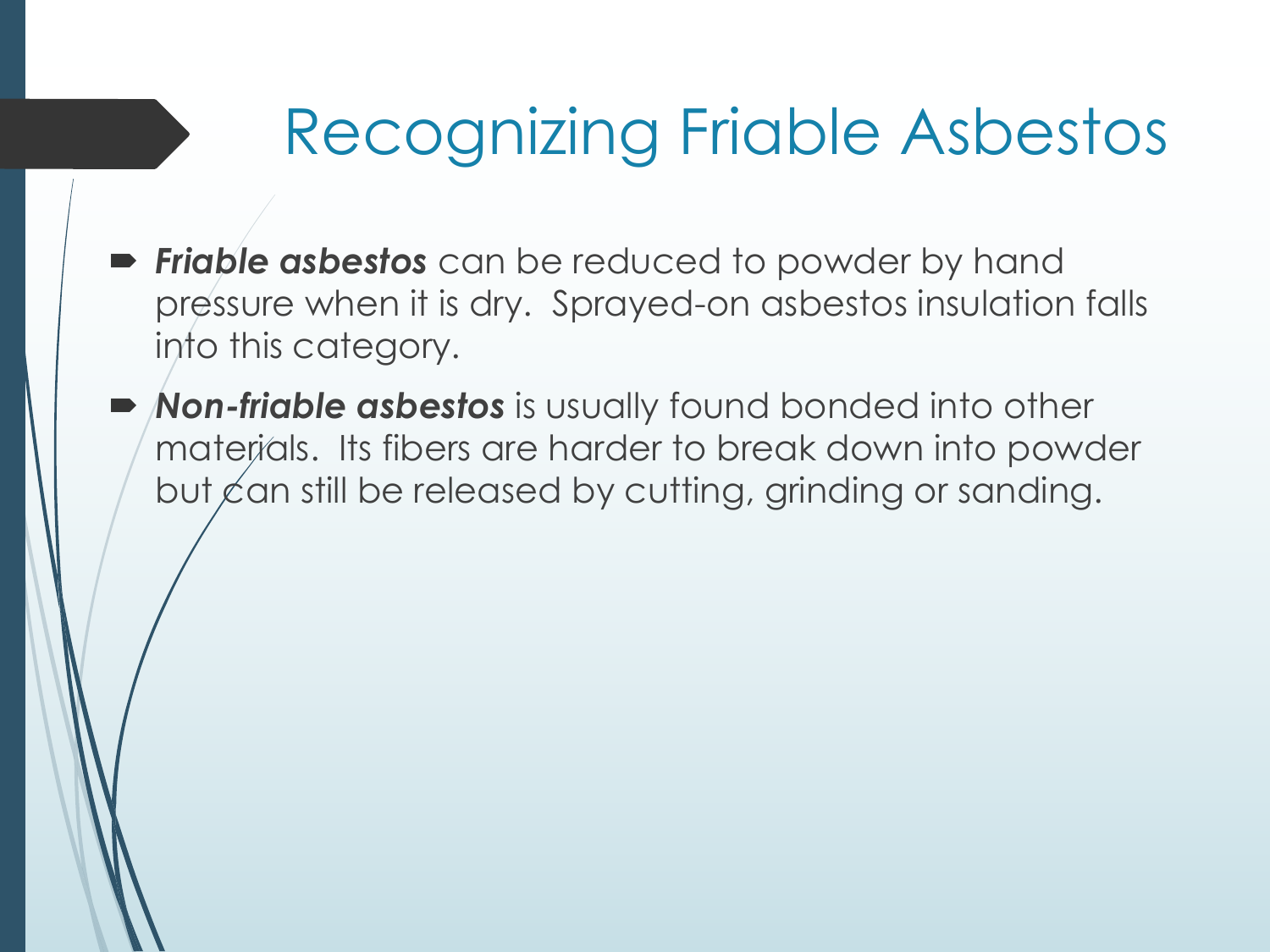# How Do Asbestos Fibers Enter Your Body?

- Asbestos fibers come from damaged materials containing asbestos
- $\blacksquare$  These fibers enter your body when you breath, eat or drink
- They remain in your body for life
- The can cause deadly diseases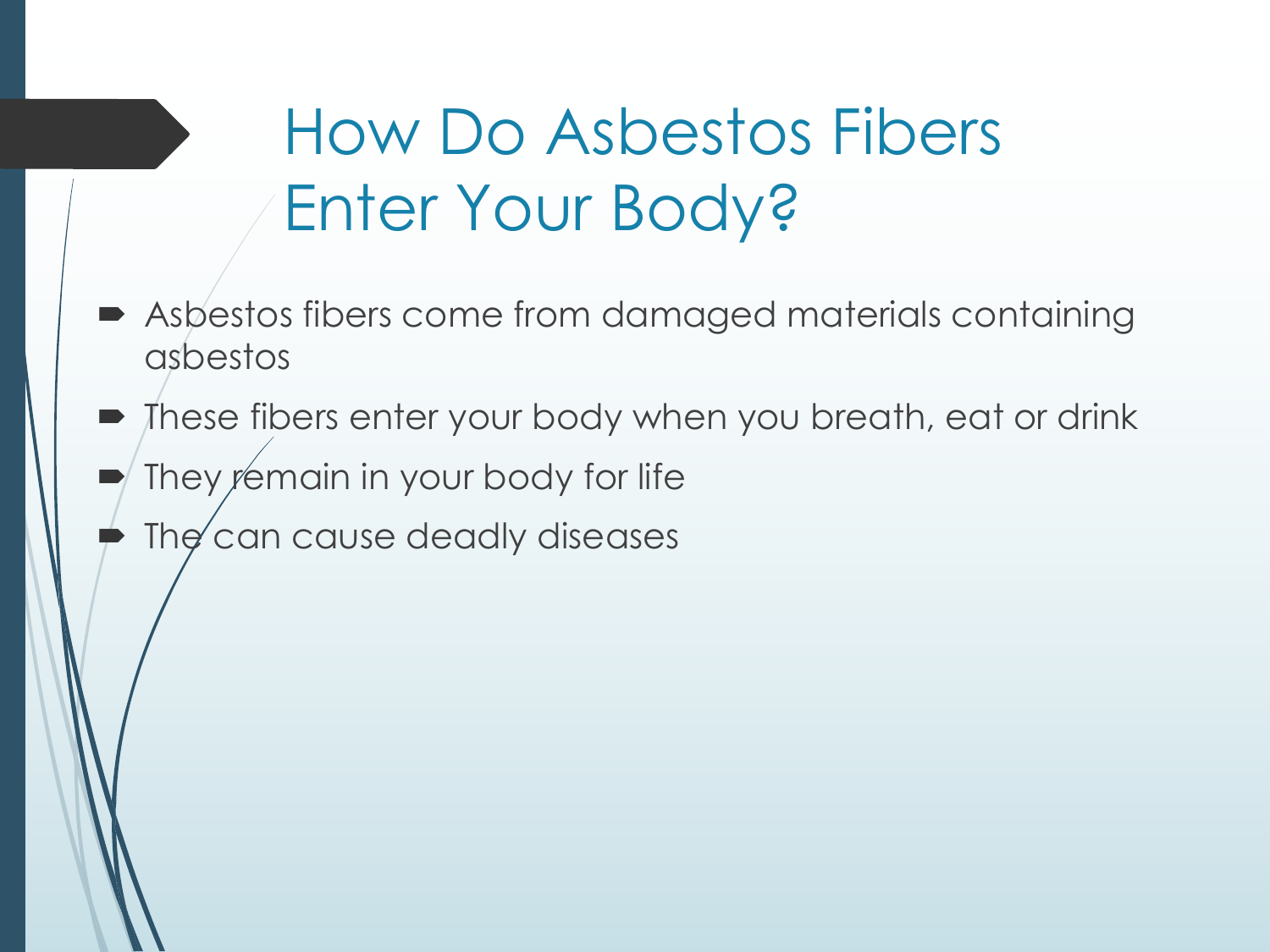$\blacksquare$ If you inhale asbestos fibers, they can enter your lungs and lodge into tiny air sacs called "alveoli". It is through these air sacs that oxygen enters the blood and carbon dioxide is removed.

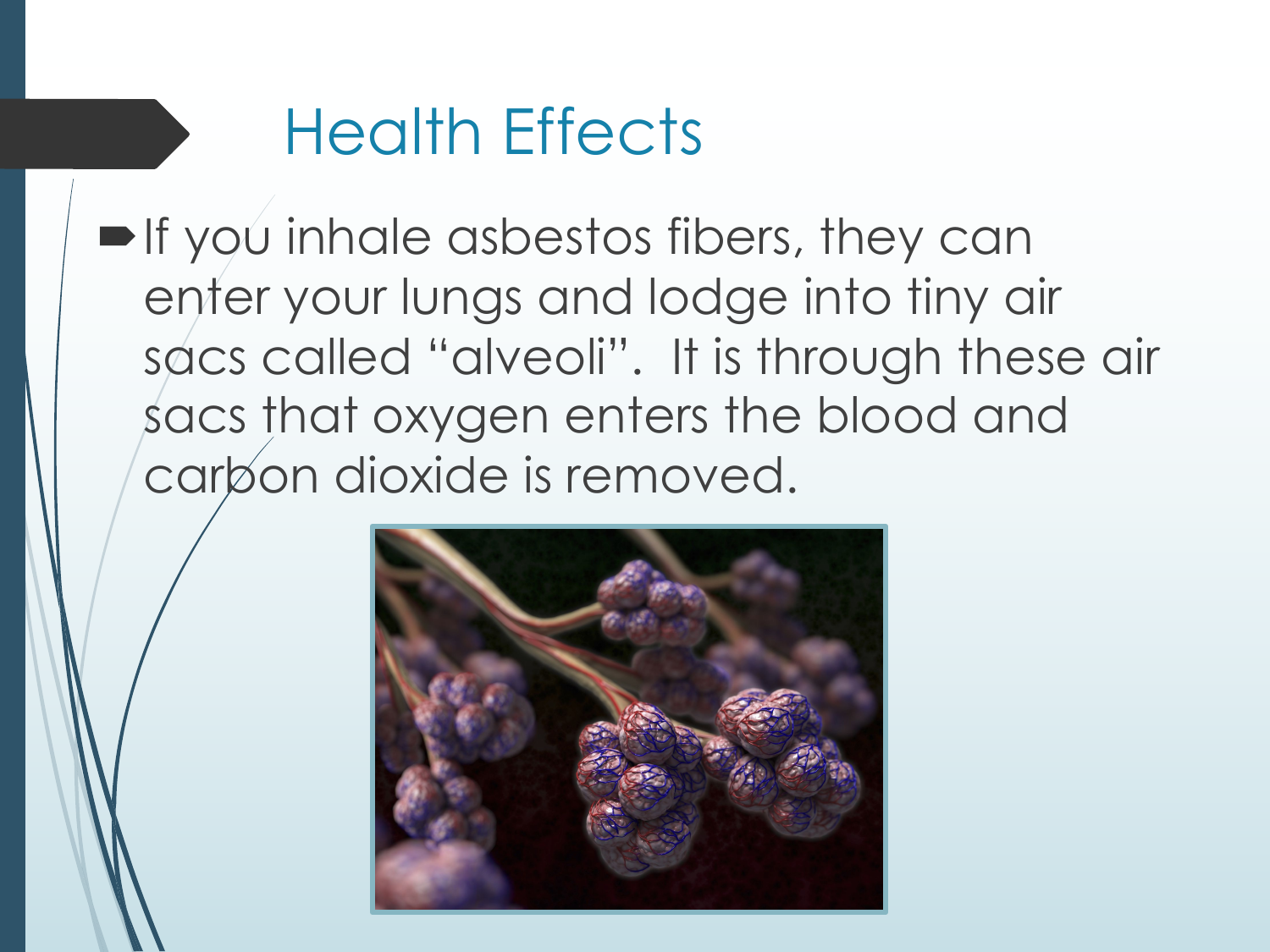$\blacktriangleright$  When asbestos fibers enter the alveoli, they irritate the membrane and leave scar tissue which oxygen cannot penetrate. This condition is called *asbestosis*.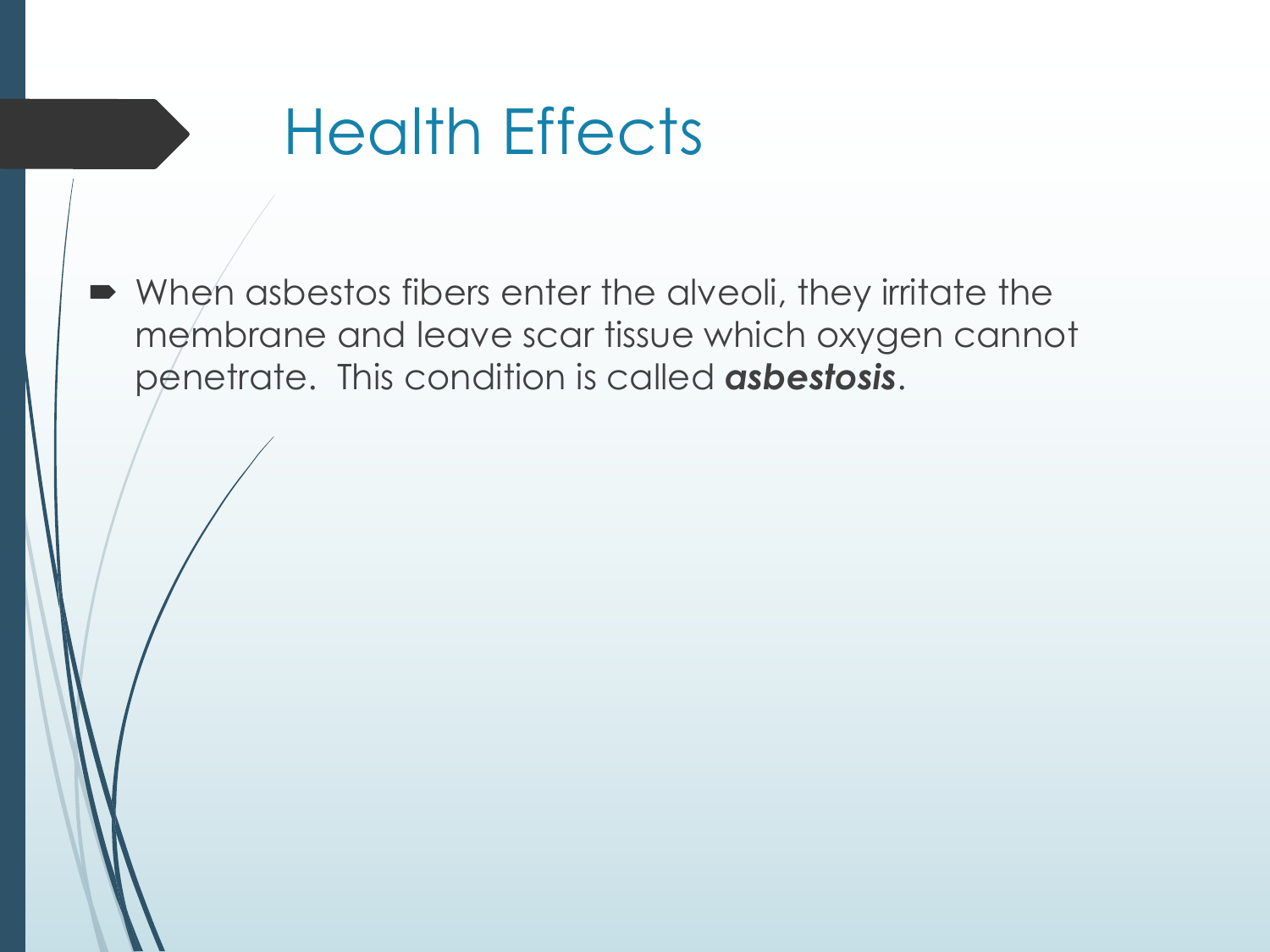- $\blacktriangleright$  Another area that can be affected is the pleura the membrane lining the lungs.
- $\blacktriangleright$  Asbestos fibers may migrate from the lungs into the pleura and cause a cancer called *mesothelioma*.
- $\blacktriangleright$  It is not dose-related.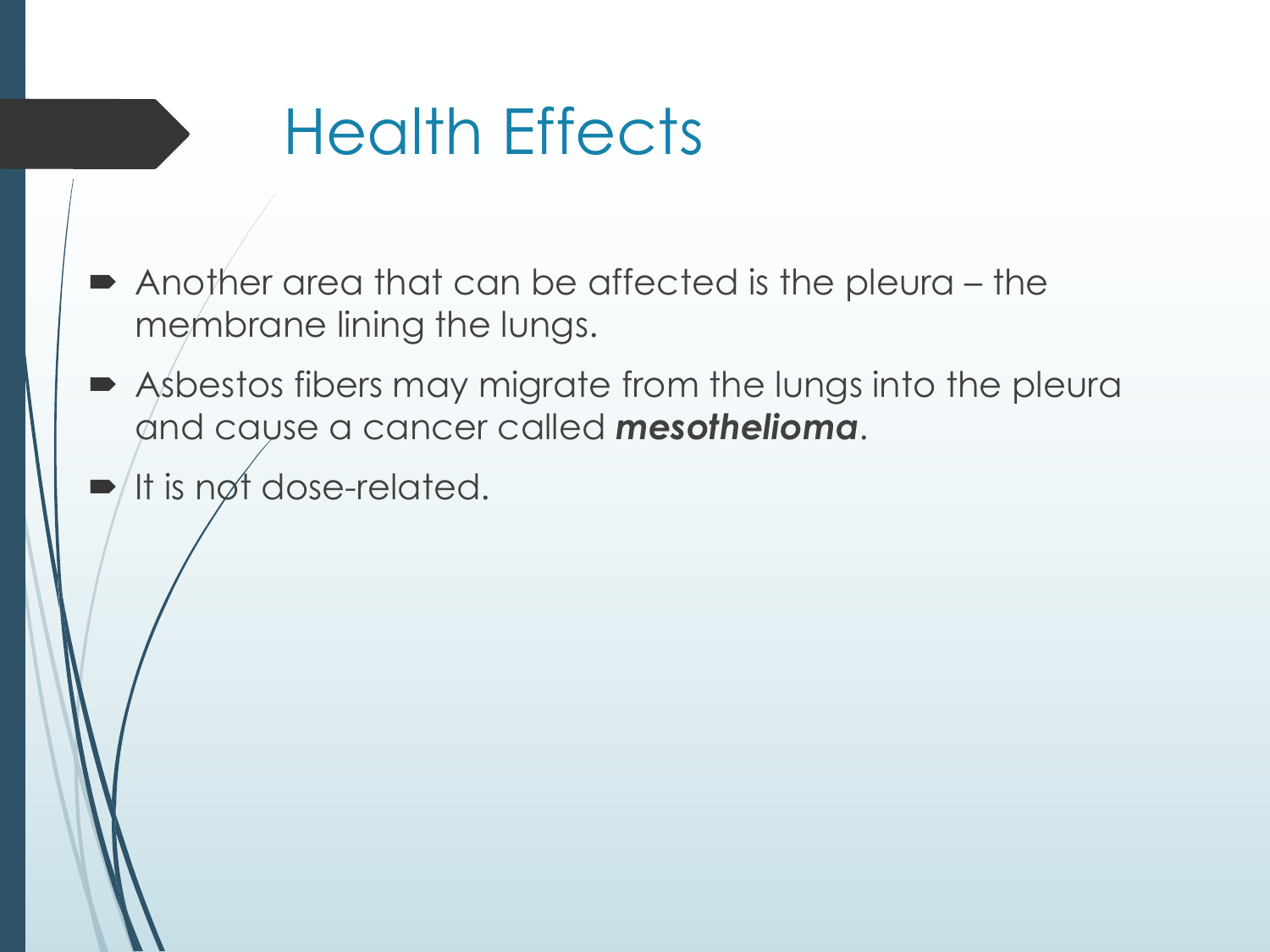- $\blacktriangleright$  There are no warning signs that asbestos is causing problems in your body.
- $\blacksquare$  Many harmful effects do not appear for 20 years or more.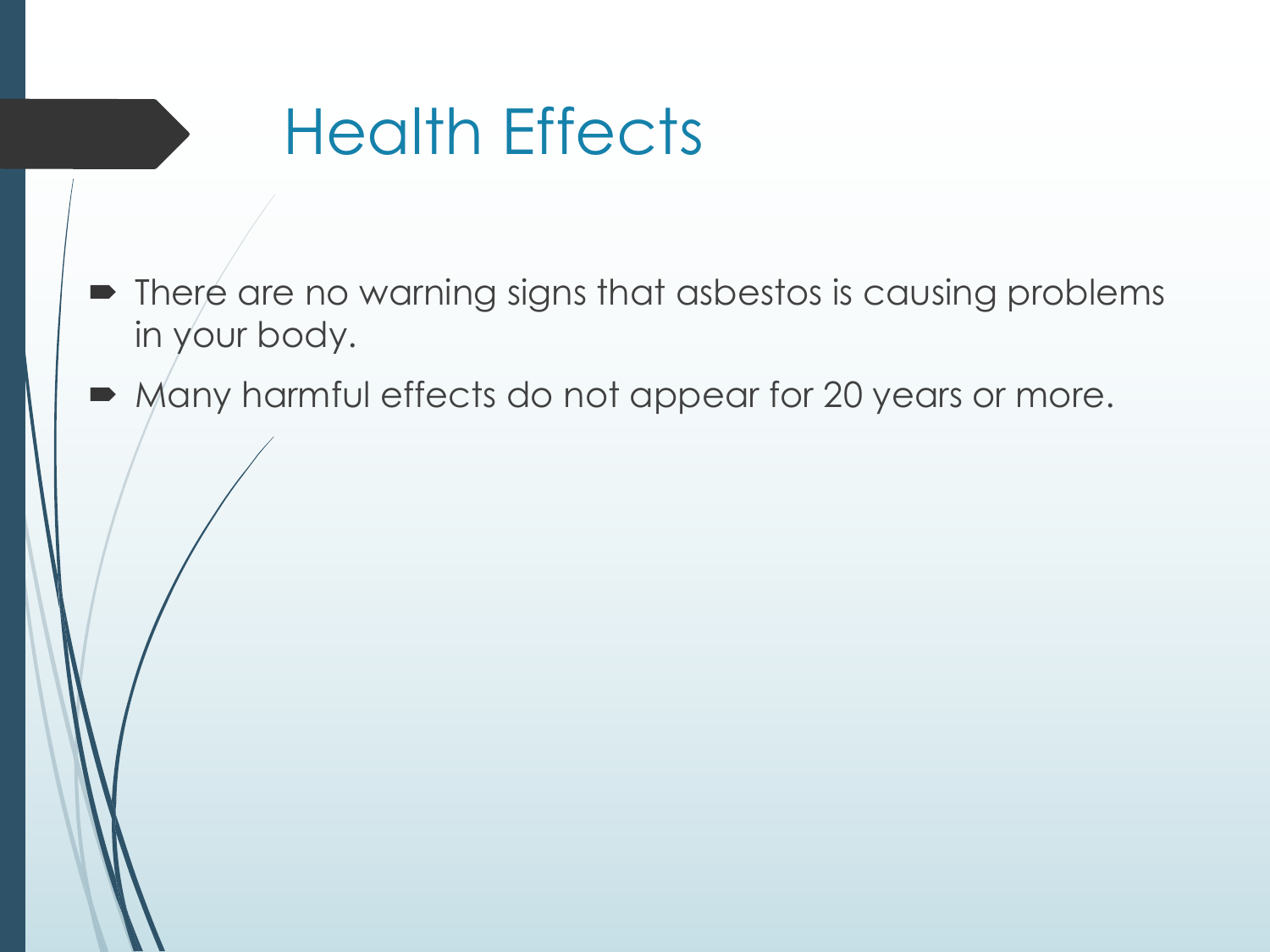- $\blacktriangleright$  Smoking can further increase the risk from asbestos exposure.
- $\blacktriangleright$  Asbestos fibers irritate the lungs, making them even more sensitive to the risk of lung cancer.
- $\blacktriangleright$  Smokers who have worked with asbestos face as much as 90 times the risk of cancer as non-smokers.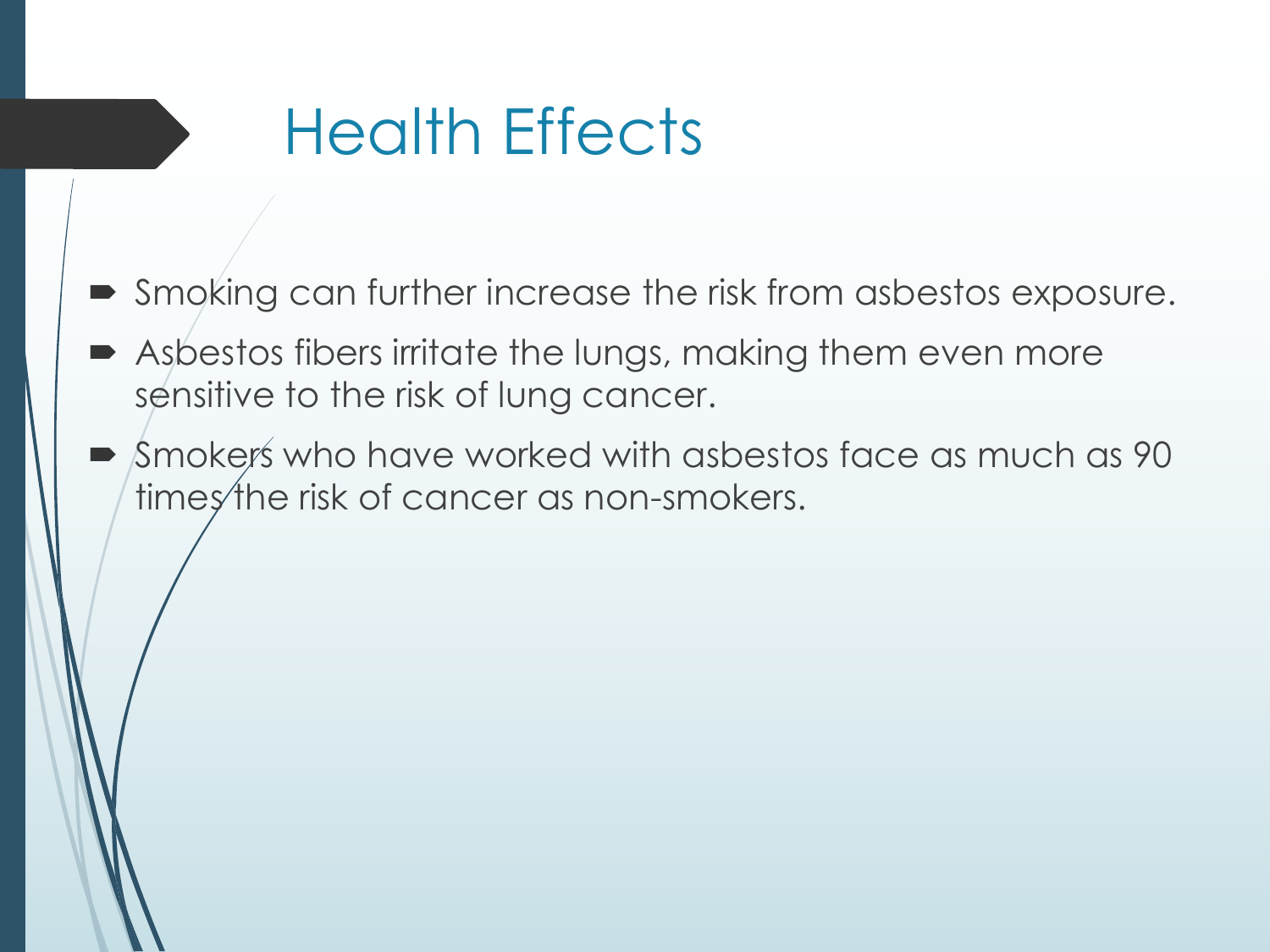#### Dose-Related

- $\blacksquare$  The more asbestos fibers you breathe or swallow, the more likely you are to get sick. This is called a dose relationship.
- $\blacksquare$  The higher the amount of asbestos, the greater your chances of getting an asbestos disease.
- $\blacktriangleright$  /Mesothelioma is the exception.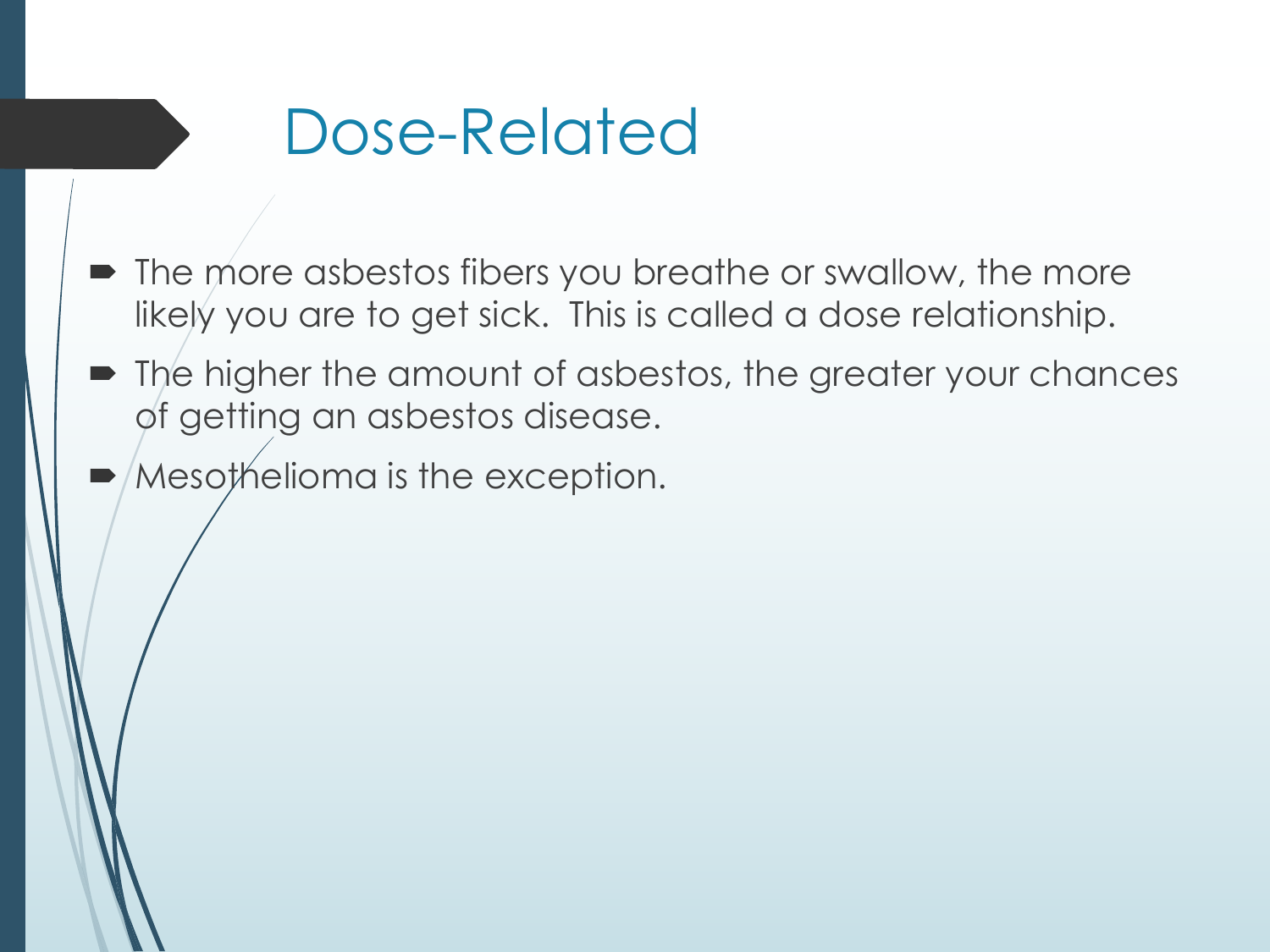# Potential Locations

- Thermal system insulation, ducts, boilers, pipes
- **Sprayed-on or** troweled-on surfacing máterials
	- ´Asphalt & vinyl floors ´Suspended ceiling tiles
- **Fireproof drywall**
- **Fireproof drapes and** curtains
- Roofing felt & shingles
- **Exterior siding shingles**
- Sprayed-on fireproofing on beams
- High-temp gaskets & valve insulation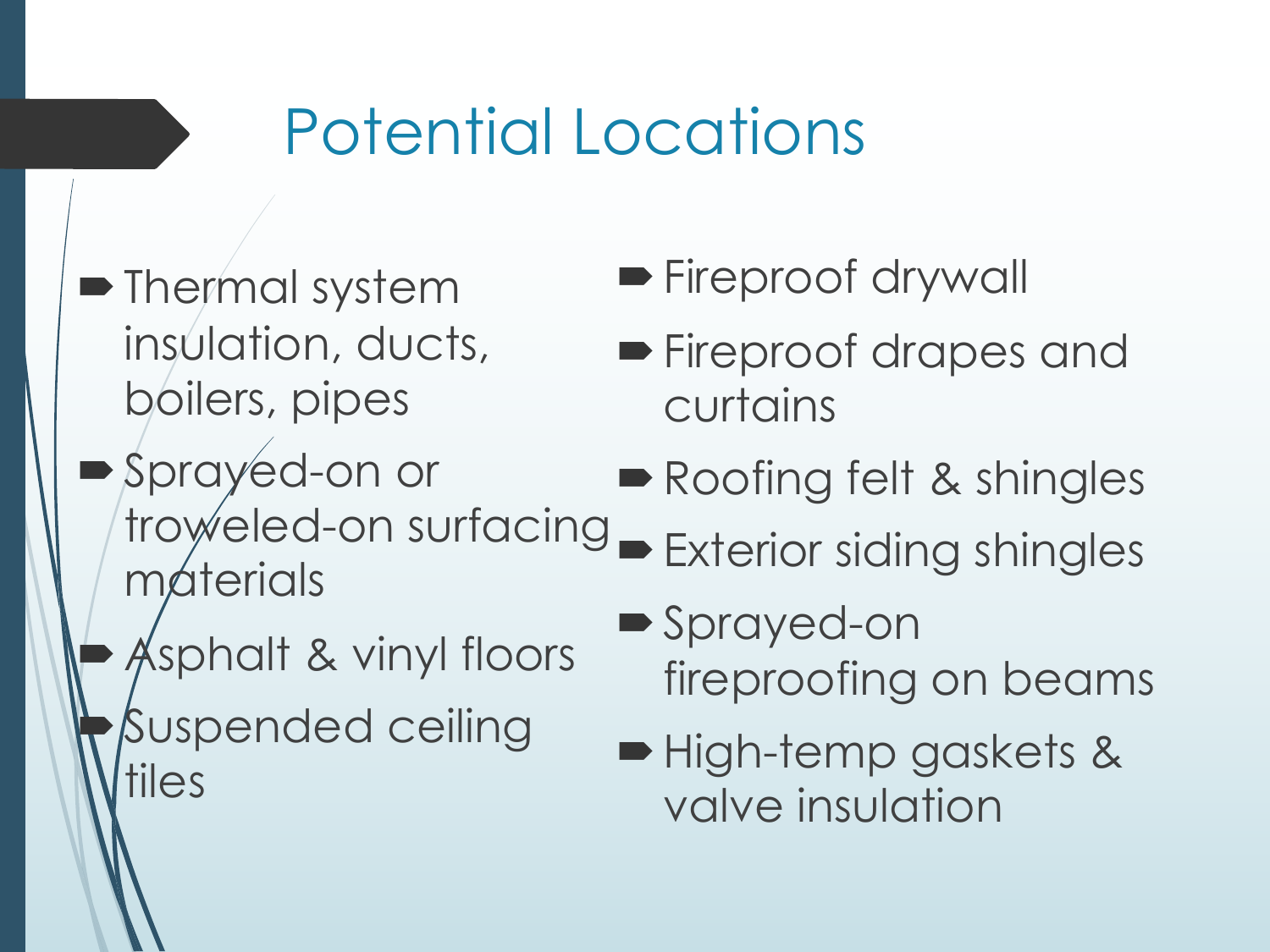#### Who is at Risk?

■ You don't have to work directly with asbestos to be at risk from exposure to airborne fibers. You may be exposed just by working in a building that contains the material.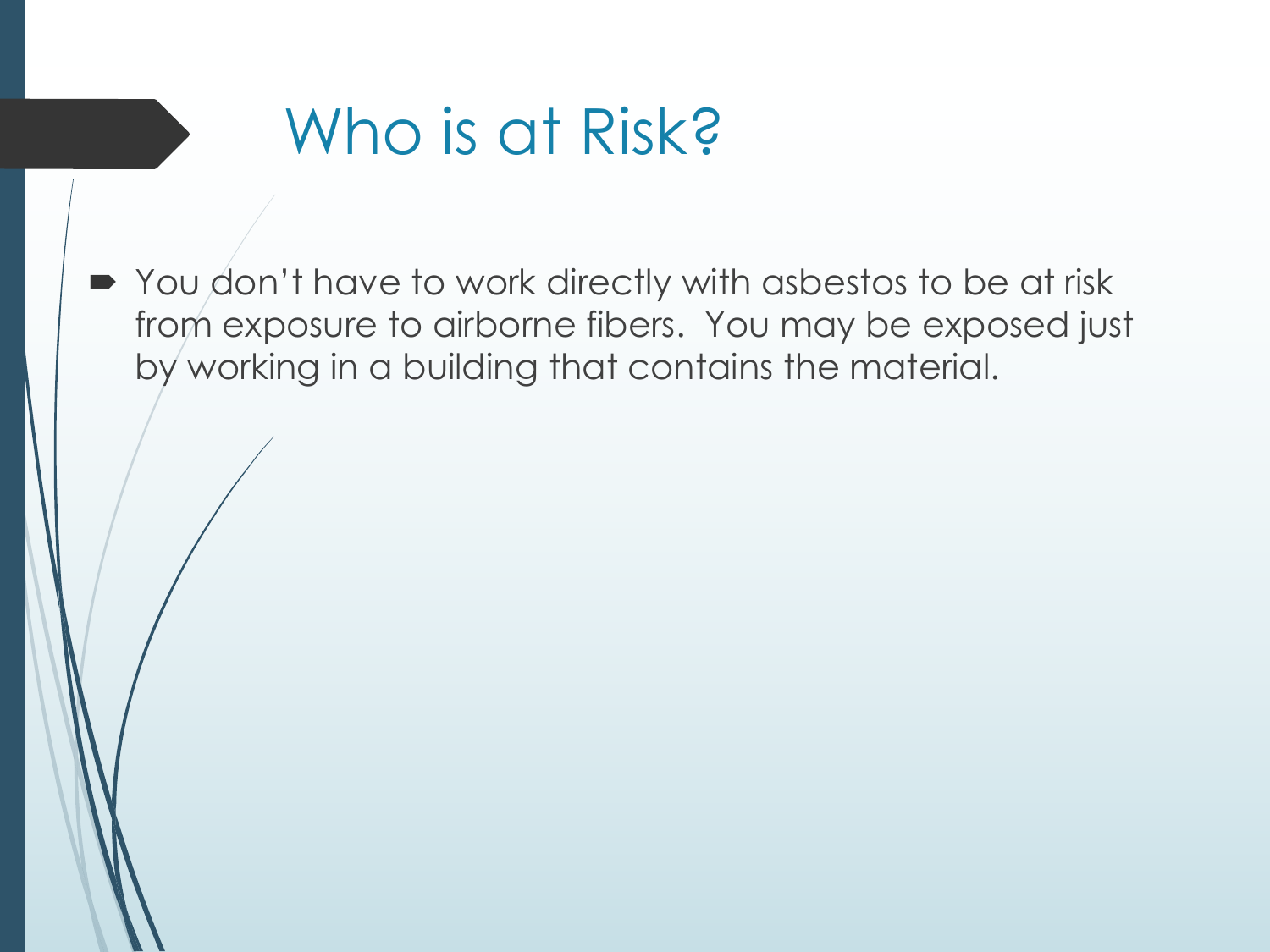## Who is at Risk?

- Your risk increases if:
	- $\blacktriangleright$  Your work area contains friable asbestos, such as sprayed-on insulation.
	- $\blacktriangleright$  You work near a construction or renovation area which contains asbestos.
	- $\rightarrow$  You are engaged in maintenance or custodial activities in areas containing asbestos.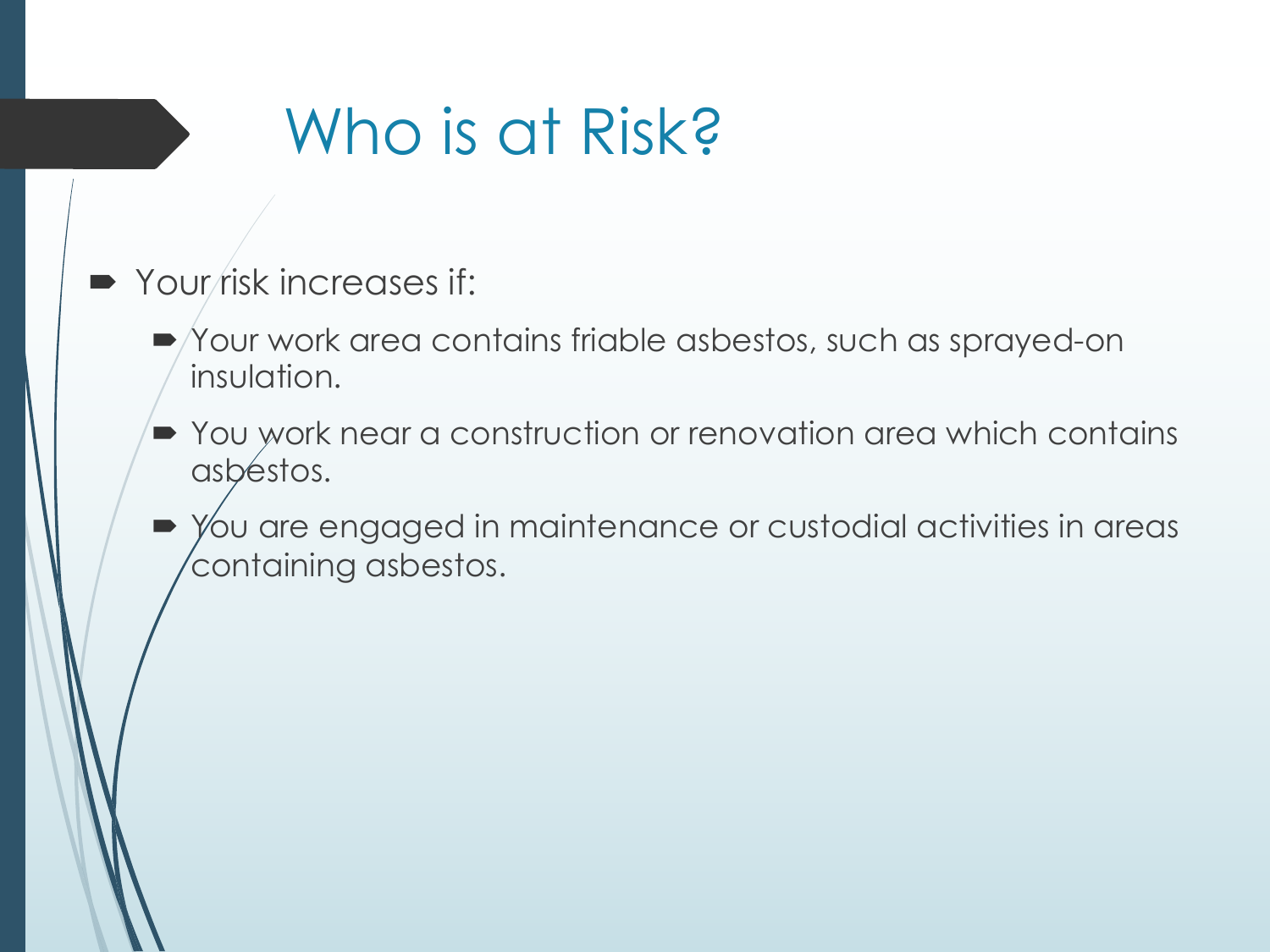# Protecting Yourself

- Never drill holes or hammer nails in ceilings or surfaced walls.
- $\blacktriangleright$  Wear the proper PPE when removing ceiling tiles or light fixtures from suspended ceiling grids.
- Try t $\phi$  avoid scraping floor tiles, walls or disturb ductwork when moving furniture.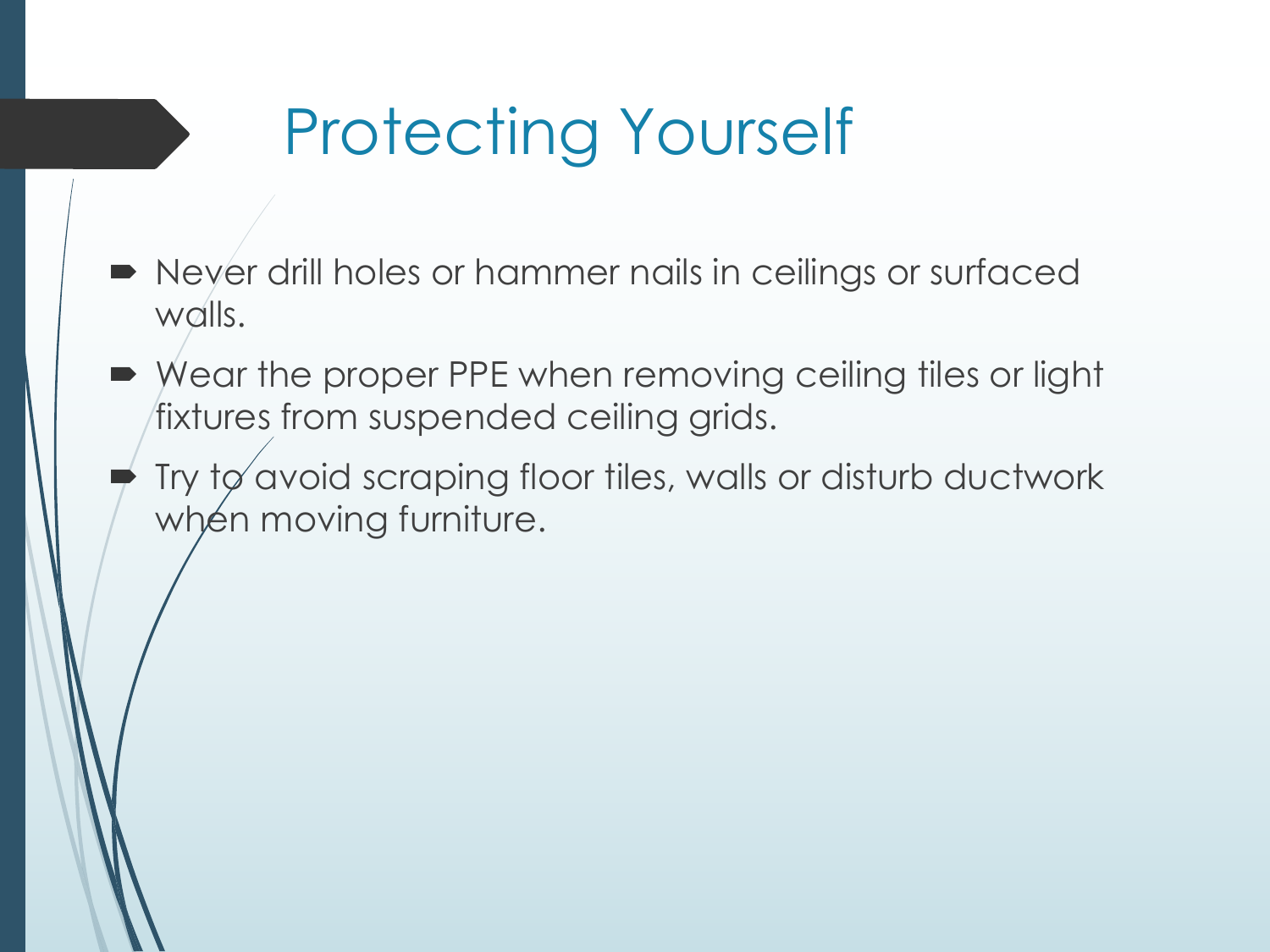# Protecting Yourself

- $\blacktriangleright$  When removing ventilation system filters, do not shake the filters to remove the dust.
- $\blacksquare$  Don't dust, sweep up debris or vacuum carpets in areas that may contain asbestos.
- $\blacksquare$  If you find any material that you suspect may contain asbestos, notify your supervisor.

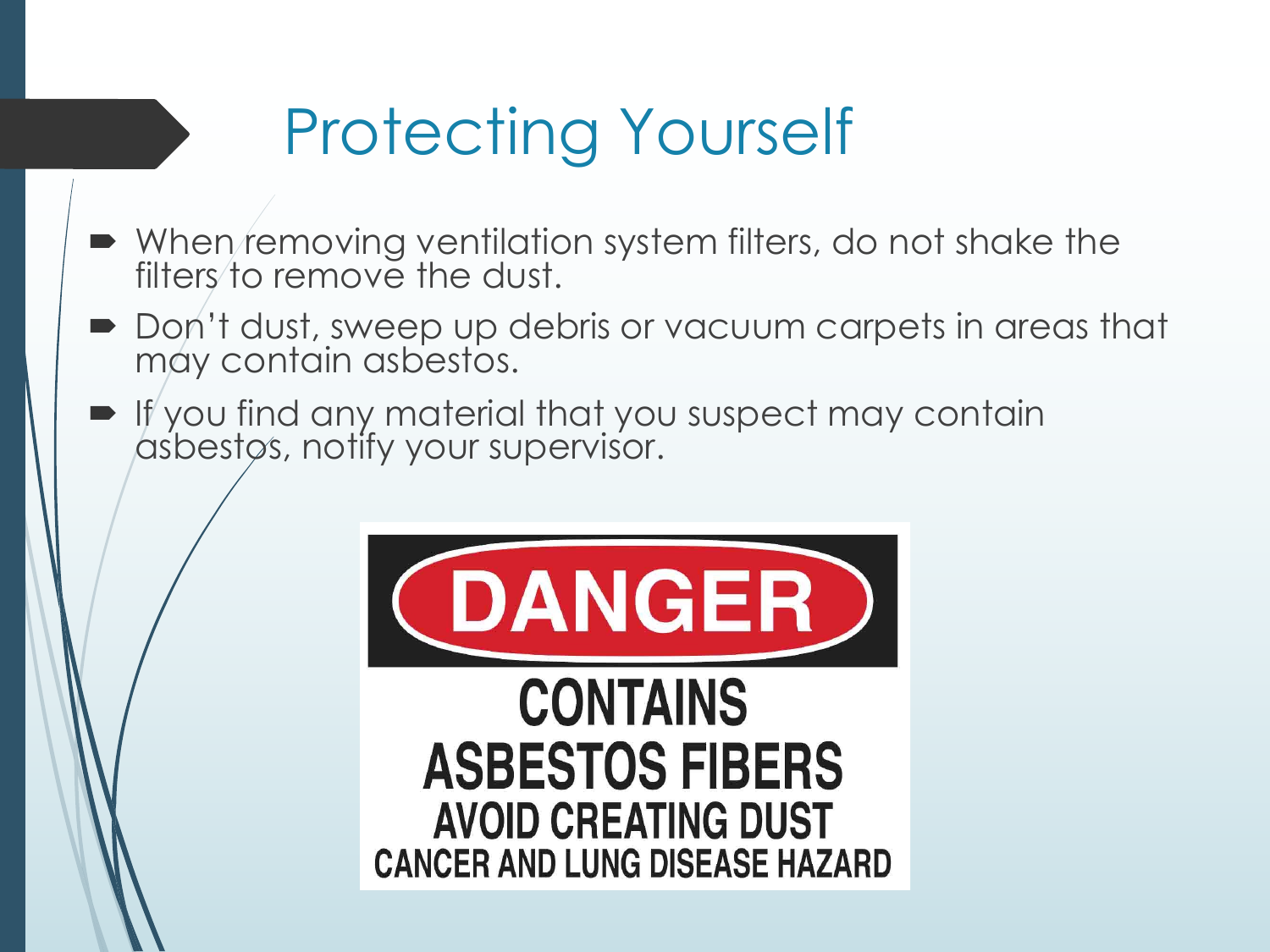# Controlling Exposure

- $\blacktriangleright$  Follow your workplace safety procedures and pay attention to asbestos warning signs.
- Always heed the labels on asbestos products or waste.
- Remember that good housekeeping practices are very effective in reducing your exposure to asbestos.